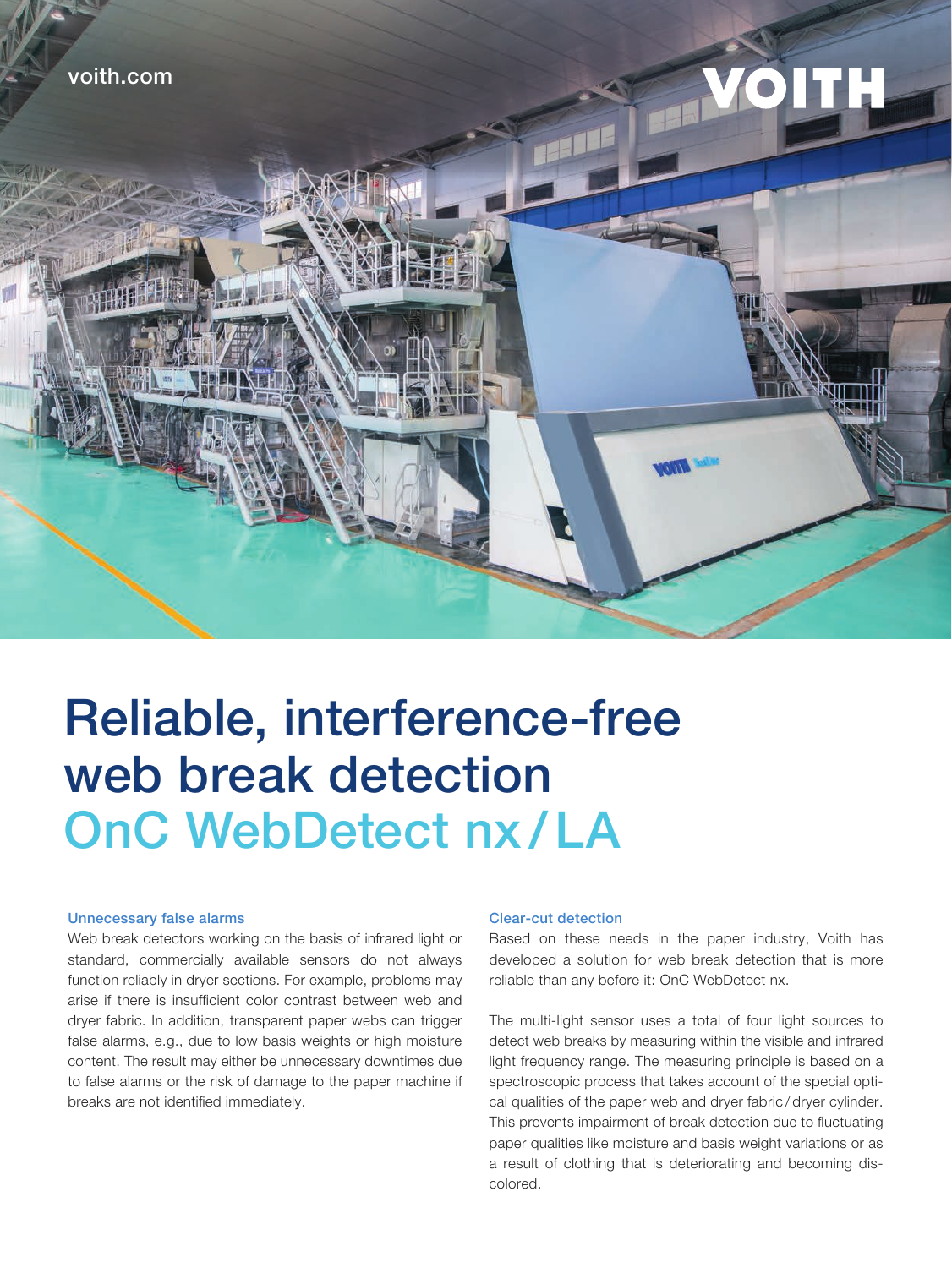

The simultaneous high-speed measurements of the measuring beam at different wavelengths produce a reliable signal, and the logical analysis of several measuring channels simultaneously results in the reliable detection of faults.

In addition, OnC WebDetect nx identifies web breaks more accurately, as the measurement is processed in a microchip. As a result, outside light effects are compensated, the signal is filtered and trigger thresholds are calculated accurately and adjusted on an ongoing basis. With OnC WebDetect nx, unnecessary downtimes due to false alarms are a thing of the past.

# OnC WebDetect LA for break detection on the dryer cylinder

The OnC WebDetect LA has been developed especially for board and packaging papers. This version detects breaks and is independent of the dryer fabric color.

## Easy to use

Thanks to the interfaces (profinet, profibus, modbus or standard I/O module), OnC WebDetect nx can be accessed via the process control system. This means that the break sensors can be easily calibrated directly from the control room. Visualization and operation can also be done conveniently in the process control system.

The system can be operated fully automatically by integrating it into the MCS (Machine Control System) using suitable PLC (Programmable Logic Controller) function modules. Optimizations can be carried out remotely by our specialists. On startup, the customer-specific parameters can be easily set via the website. Only the sensor measuring head has to be adjusted mechanically.

The OnC WebDetect nx diagnostics signal the need for maintenance, which optimizes the service intervals. Thanks to the improved purging air system, the sensor optics stay clean longer and therefore seldom need maintenance.

### Comprehensive support

As a process vendor, Voith offers a complete package. Automation experts undertake system integration, engineering and documentation of all hardware and software components of the OnC WebDetect nx web break detector and commission the system.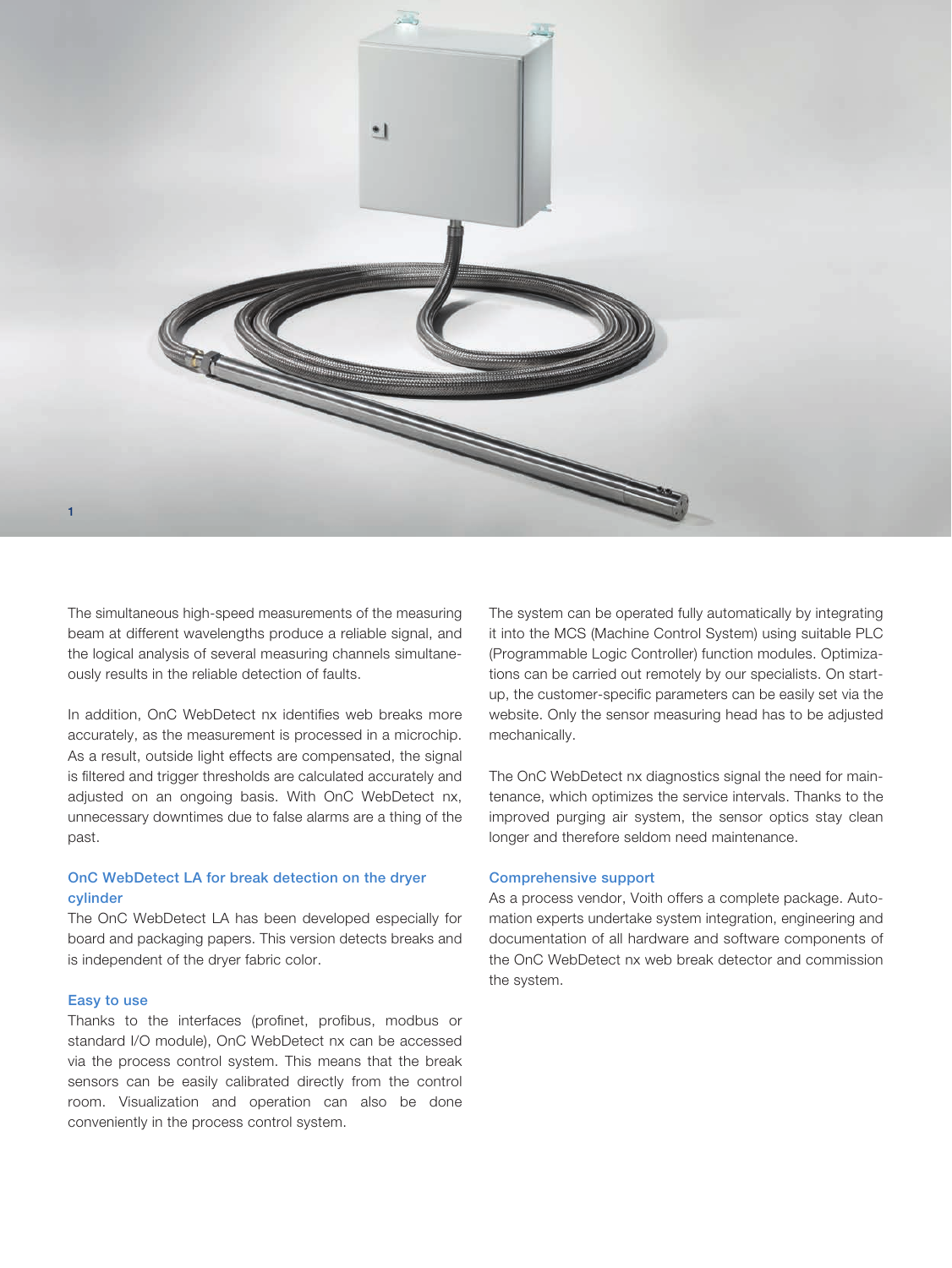

- **Benefits**
- + Global remote optimization & diagnostics through integration into the MCS
- + LA version reliably detects breaks, independent of the fabric color – optional version for board and packaging plants
- + Low risk of machine damage thanks to extremely reliable web break detection
- + No unnecessary downtimes, leading to increased production by avoiding false alarms
- + Simple maintenance thanks to rugged, self-cleaning measuring head design and readily accessible assembly
- + Safe and time-saving operation from control room via process interface
- + PLC function module for fast integration
- 1 OnC WebDetect nx measurement on fabric or in open draw
- 2 OnC WebDetect LA measurement on dryer cylinder

# **Specifications**

- Control voltage: 24 VDC (at max. 0.9 A)
- Instrument air: 600 1 000 kPa (6 10 bar) filtered, oil-free
- Air consumption: 75 l/ min (at 1 bar purging air)
- Compressed air hose: push-in 8 mm
- Switch box: IP65 with sealing air
- Sensor head: 150° C
- Distance sensor-electronics: 15 m

## Interfaces for process integration

- Discrete analog-digital interface
- Profibus
- Modbus
- Webserver
- Profinet

#### Application

- Pre- and after-dryer sections on fabric, dryer cylinder or open draw
- Coaters and speedsizers in the area of the dryers